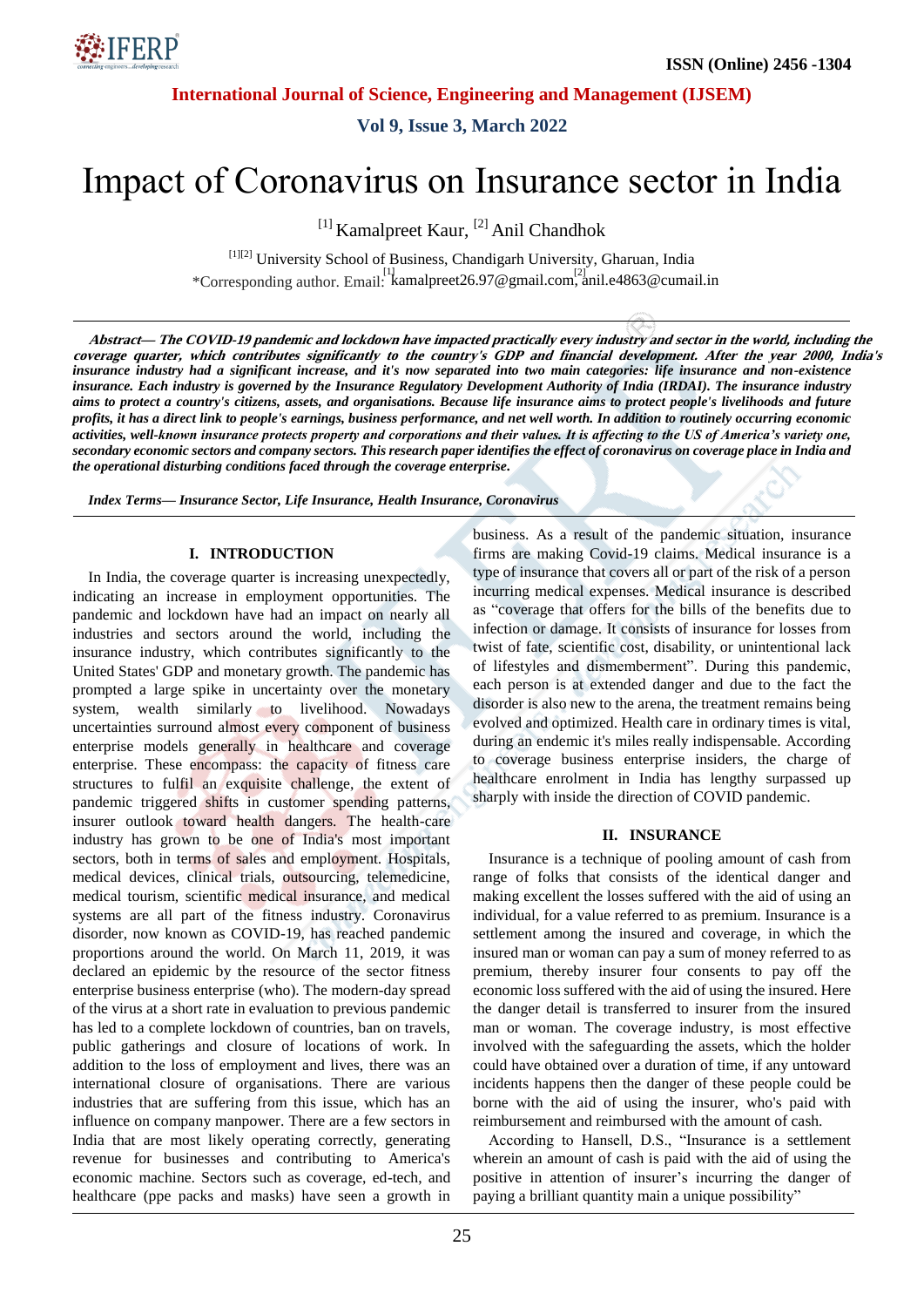

**Vol 9, Issue 3, March 2022**

John Beveridge: "Insurance is the assure to one, on situation of contributing at the same time as he can paintings, a profits enough for his life and that of his own circle of relatives whilst for any purpose of sickness, accident, vintage age or unemployment he cannot paintings however dating among contribution & blessings remained sacrosanct".

Justice Lawrence: "Insurance is a settlement with the aid of using which the only party, in attention of a fee paid to him ok to the danger, will become safety to the opposite that he shall now no longer go through loss, damage, or prejudice with the aid of using the going on of the perils unique to positive matters which can be uncovered to them." Insurance Sector

Individuals, organizations, establishments, and businesses are all protected by the insurance industry, which plays a significant role in the Indian economy. The Indian insurance sector is growing at a rate of 15-20% per year and contributes about 7% of GDP. The Indian existence coverage area and non- existence insurance. It is ruled thru the coverage regulatory and development authority of India, regulating and monitoring the coverage quarter. Insurance is an agreement, represented through the use of a policy, in which a person receives monetary guarantee or compensation towards misfortunes from an insurance enterprise. The organizations swimming pools clients' dangers to make instalments increasingly more affordable for the blanketed. Safety techniques are implemented to hedge closer to the danger of coins associated mishappenings, that might come from damage to the assured or her belongings, or from chance for damage or triggered to a 3rd birthday celebration. (Investopedia).

Existence insurance, stylish insurance, home insurance, twist of fate insurance, robbery insurance and belongings insurance are sorts of famous coverage (Wikipedia).

Medical coverage is a type of protection inclusion that could pay for medical, clinical expenses incurred through the use of the insured. Medical coverage can pay off the insured for fees delivered approximately from disorder or damage. The fee of medical insurance fees is deductible to the payer, and the advantages have been given are tax-exempt (Investopedia).

## **III. LIFE INSURANCE**

Life insurance is a contract between a policyholder and a company in which the insurer promises to pay a certain amount of money in exchange for a premium upon the death of an insured person or after a certain period of time.

According to Sharma, R.S., "Life Insurance settlement can be described wherein the insurer, in mirrored image of a top class paid furthermore in lump sum or in periodical instalments, undertakes to pay an allowance or an effective amount of money furthermore on demise of the insured or at the finishing of certain quantity of years". (Motihar, 2004, p.47).

## **IV. HEALTH INSURANCE**

Health coverage is the manner of financing healthcare cost. Health coverage is the dispersal of the unsure threat of the character or family with the aid of using combining a huge quantity of people who face identical threat. They make contributions to a not unusual place fund that compensates the loss suffered with the aid of using any member in case of mishappening. In a medical insurance programme, humans who've a few shape of identical threat make contributions the quantity in shape of top class closer to a medical insurance fund. After someday this fund is used to reimburse the sufferers who revel in infection and hospitalization. Prepayment and threat pooling are necessities functions of a medical insurance programme. Individuals pay top class while they're in an awesome circumstance to pay with appropriate fitness. But latter while they're stricken by infection, the coverage fund may be used to finance their healthcare wishes & costs. Thus, there's very much less burden on the time of infection.

It is actual that a wholesome frame is essential for wholesome thoughts and soul. So, it's far very crucial to stay wholesome for retaining a wholesome soul and thoughts interior it. But these days' existence could be very rapid and complex so it will become tough to hold the frame wholesome forever. Over years, the converting life-style and excessive pollutants costs have expanded the threat of diverse existence-threatening diseases. One cares and plenty privy to fitness tips, however still, he faces infection. Day with the aid of using day fitness remedy is turning into very costly. Health is simple necessity of existence. A character can stay without expensive objects and snug items however cannot stay correctly and with ease without appropriate fitness. In our childhood, we heard and learnt a tale on fitness, whose simple concept was "A Person's happiness is involved together along with his fitness, now no longer together along with his wealth". A character while not having appropriate fitness will now no longer be capable of paintings, without paintings no earnings and without earnings his wishes will now no longer be eight fulfilled.

## **V. CORONAVIRUS**

Coronavirus turned into first suggested in Wuhan, China, in December 2019. Let us first remember what Coronavirus is? COVID is a big organization of viruses that creates illness. It levels from the not unusual place bloodless to greater intense illnesses like intense acute respiration syndrome and Middle East Respiratory Syndrome. The new Coronavirus is a unique sort of virus that has now no longer been diagnosed in people so far. The impact of the coronavirus epidemic on India has been largely disruptive in terms of monetary interest as well as human lives lost. Almost all industries were negatively impacted as domestic demand and exports plunged, with a few notable outliers were excessive growth was noted.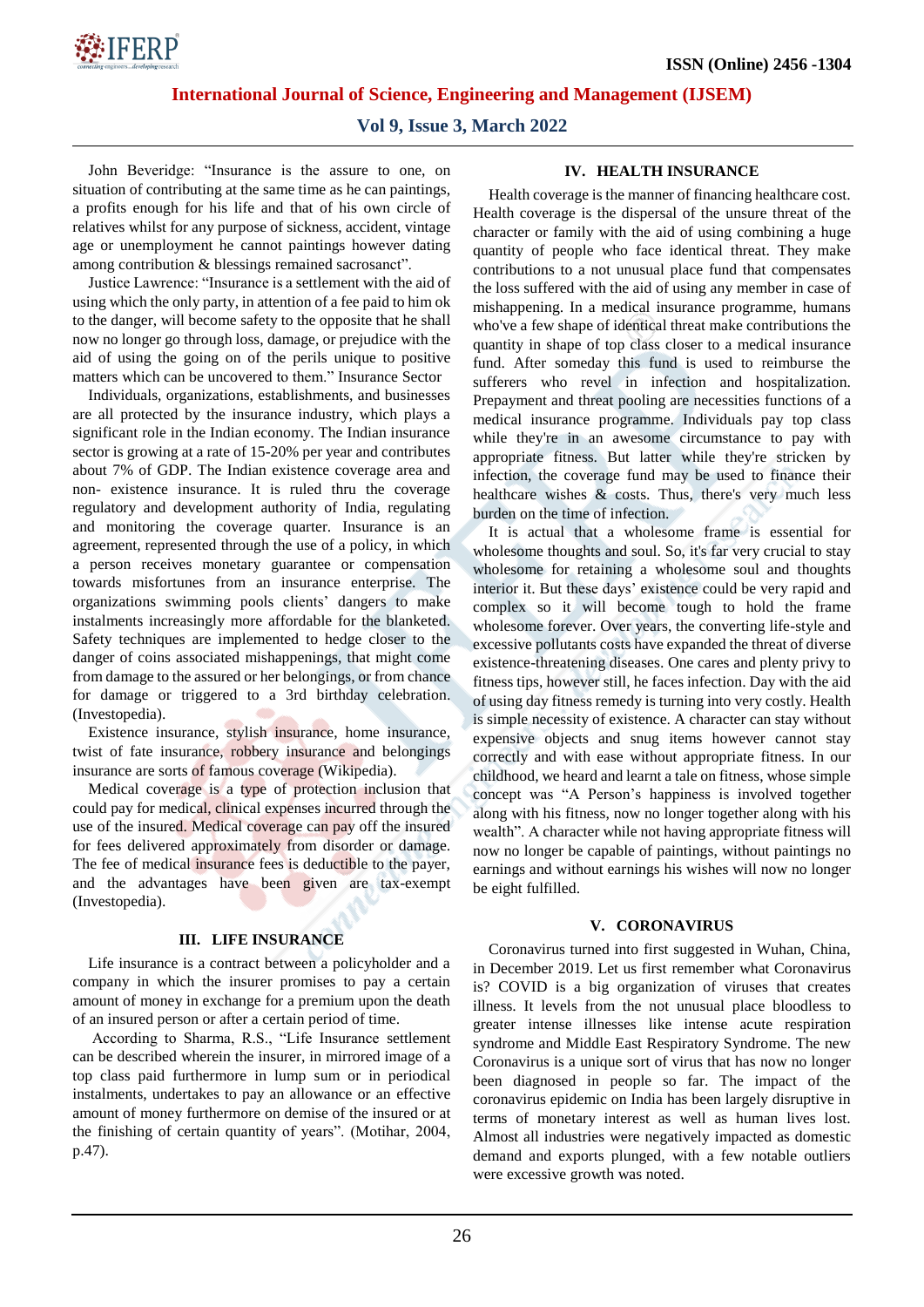

# **Vol 9, Issue 3, March 2022**

## **VI. OBJECTIVES OF THE STUDY**

- 1. To understand the changing trends and Challenges in Insurance sector during Coronavirus.
- 2. To study the after effects of Coronavirus on the business of life Insurance Sector.
- 3. To study the impact of Coronavirus on the insurance sector in India.

### **VII. REVIEW OF LITERATURE**

- 1) **M. Vinoth (2019),** The study is focused on the health insurance schemes of a few corporations in India, with the goal of calculating the position of each organization as well as analyzing claims, settlements, and premiums.
- 2) **Joydeep Roy (2020)** has conducted research on Covid – 19: impact on the Indian insurance industry with the goal of identifying the issues that insurers face as well as the opportunities presented by this pandemic for the insurance industry, and the results lead to an understanding of the actions that insurers should take, such as employee safety, well-being, IT infrastructure, and cyber security. This article was analysed using secondary data from the United Nations Conference on Trade and Development as a source.
- **3) Eissa, N. (2020).** The importance of developing pandemic preparedness and putting it into action quickly before, during, and after a crisis is emphasised in this study. Traditional factors, as well as traditional factors and the time element of a quick response to a pandemic, are metrics of sustainable health and the United Nations Sustainable Development Goals. Investment in national healthcare ensures that resources are allocated efficiently.
- **4) Pranali V. Nawkhare (2020).** This research looked into health insurance after COVID-19 and how it affected the industry. The study's findings suggest that it was a comparative investigation of health insurance providers to evaluate their impacts on client purchasing behavior. The COVID-19 epidemic also presents a chance for insurance companies to innovate and meet the changing needs of a better-informed public.
- 5) **Suryavanshi, P. (2021).** Has Studied at the After Effect of COVID-19 Pandemic in Life Insurance Sector in India. The take a look at turned into performed with the goal of describing the coverage enterprise overall performance earlier than COVID and after COVID-19 pandemic in India. The converting traits and demanding situations in lifestyles coverage companies also are been analysed beneath Neath the take a look at. The findings of the take a look at famous that COVID-19 has adversely influences the lifestyles coverage enterprise particularly in time period of drop down in income of recent policy, top rate profits and crises of declare settlement. The expert's view that call for of natural and medical insurance has been proven a superb boom because of the lifestyles uncertainties in phrases of

COVID-19 pandemic.

- 6) **Klonowska, A., & Strupczewski, G. (2021).** The goal of this article is to understand the challenges that the global insurance industry is facing as a result of the Covid-19 pandemic. They discovered that the insurance sector had been severely harmed by the outbreak. The Covid-19, on the other hand, has a long-term spectacular influence associated to an increase in social risk perception and a greater awareness of the role of policy in minimising the horrible consequences of random accidents.
- 7) Preda, A., Popescu, M., & amp; Drigă, I. (2021). We discovered in this study that while pandemics will not be entirely insured, the COVID-19 catastrophe will raise awareness of the financial risks connected with them and spur innovation for new types of insurance. To keep selling, distribution models must also be digitized. Insurers take further efforts to help their clients and the economy in general by taking the following actions: premium / insurance contract flexibility, process and deadline flexibility, insurance contract goodwill actions, and economic support.
- 8) **Ahmad, M. S., & amp; Saxena, C. (2021).** This study looks into the impact of technology on the insurance industry and outlines how we might mitigate the consequences of the corona pandemic by utilizing monetary technologies such as Block Chain, Telematics, Chat bots, and the Internet of Things. The purpose of this study is to discover insurance proprietors' thoughts and feelings about the effects of Covid-19 on their business functions, as well as how to minimize the pandemic's effects through the use of improved monetary technology.
- 9) **Farooq, U., Nasir, A., Bilal, & amp; Quddoos, M. U. (2021**). COVID-19 had a detrimental impact on stock returns in general, especially for insurance companies in emerging nations, according to the findings. This study also looks at the characteristics that distinguish the most affected insurance companies. The severity of abnormal returns in reaction to COVID-19 is found to be affected by business size, systematic risk, price-earnings ratio, profitability, and dividend yield in different event periods.
- **10) Yadav, V. K. (2021).** According to the report, the Indian Insurance Sector faces numerous hurdles in going online because the majority of individuals do not own a smartphone, and network connectivity is generally not reliable. In the long run, the influence of the COVID-19 pandemic on the Indian insurance business will be positive, particularly in the health insurance industry.

#### **VIII. RESEARCH METHODOLOGY**

The present study is new and thus researcher used exploratory research design in order to study the after effects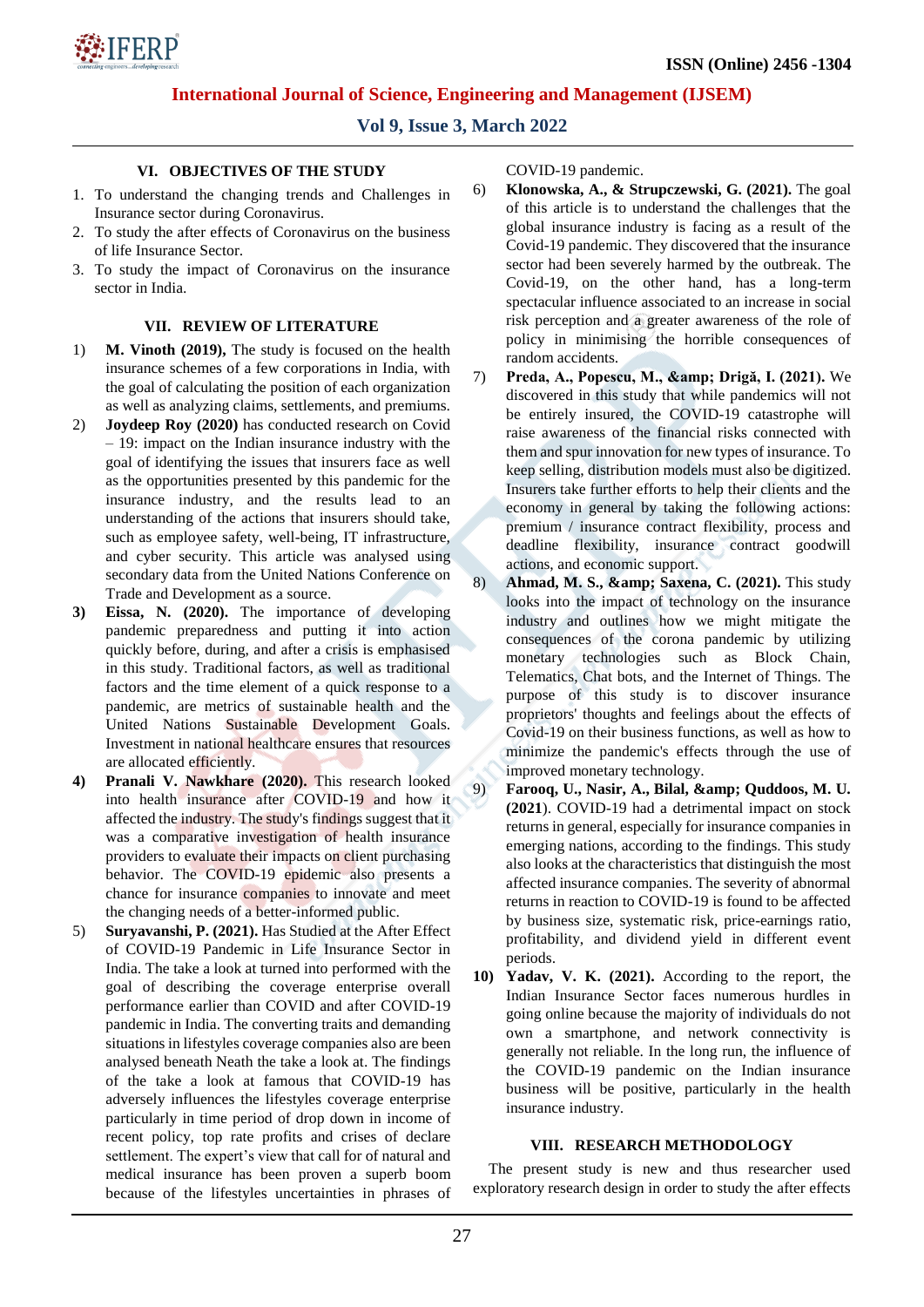

# **Vol 9, Issue 3, March 2022**

of coronavirus on the business of life Insurance Sector in India. Secondary data was obtained from various IRDA reports, websites, online reviews and newspaper articles and blogs.

## **Changing trends and challenges in Life Insurance during COVID-19**

- **Growth in on-line coverage business:** In gift time of pandemic, human beings are extra willing in the direction of on-line coverage. During duration of lockdown, many human beings purchase coverage from on-line mode and observed boom of 30 to 40% in coverage business (BW Business World, November 27, 2020).
- **Boost in call for of natural coverage and medical insurance**- with extended lifestyles uncertainty in COVID-19 pandemic and because the wide variety of corona nice instances increases. More wide variety of human beings began out shopping for natural coverage and medical insurance policies. An extensive boom of extra than 35% turned into recorded in fitness and time period coverage plan throughout the duration of lockdown and afterwards also.
- **Increased attention of significance of lifestyles coverage**- Before COVID-19 pandemic, the general coverage penetration turned into very low however with extended lifestyles danger in COVID-19 pandemic make human beings extra conscious with the significance of lifestyles coverage. Hence now a wider variety of human beings are shopping for coverage each on-line and offline to limit the danger of uncertainties
- **More purchaser targeted progressive solutions** With converting instances of uncertainty; coverage businesses are actually extra targeted in the direction of presenting purchaser centric innovation solutions, which offers huge kind of advantages alongside COVID, danger cover.
- **Increase in call for claims because of demise in COVID**- There has been unexpected boom with inside the call for of claims because of upward thrust in wide variety of deaths in COVID-19 pandemic.

## **mpact of Coronavirus on the Insurance sector in India**

Every coin has faces: with horrific comes excellent additionally comes; international locations are nonetheless preventing with coronavirus. The pandemic impacted numerous sectors like manufacturing, Public administration, construction, mining, financial, Real property badly in India. The Impact of pandemic on coverage zone in India is as follows:

- Insurance Regulatory & Development Authority of India (IRDAI) has issued Guidelines on dealing with of claims mentioned beneath Neath Coronavirus in medical health insurance enterprise dated July 29, 2016. Coverage is given so that you can relieve from the severity prompted to the policyholders, all claims mentioned beneath Neath coronavirus will be dealt with as in line with the norms.
- Due to COVID, the authorities has taken steps closer to

reducing hobby prices and bond prices, on the way to result in demanding situations for insurers in phrases of retaining excessive reserves, credit score hazard etc.

 The coverage regulator, IRDAI, has issued mixed medical insurance tips amended as much as May 12, 2020 overlaying critical regions including renewal, portability and unique provisions to defend senior citizens. Key challenges facing India's Insurance Industry during the pandemic

For India's insurance industry, the COVID-19 pandemic has posed various obstacles. Insurance businesses have struggled with operational and administrative issues, resulting in a drop in revenue and the depletion of reserves.

- **Business Stability:** Because the coverage quarter is a very involved business involving multiple processes, it is necessary to plan for the risks to insurers' survival.
- **Managing worker Welfare:** As the coverage quarter moves toward digitization, it will most likely be worker-centric, with a large-scale transition in the not-too-distant future. Because the workplace will no longer be available, employers will want to work remotely to support clients and business operations. There is a compelling need to maintain a balance between domestic and business approaches by reducing in-person meetings and dealing with consumers digitally.
- **Crisis control and resolution:** Insurers are willing to show the crisis and take the necessary steps to effectively communicate with and control their employees and clients. They must maintain open lines of communication with regulators, clients, partners, agents, and brokers, as well as shareholders, in order to build trust, ensure service continuity, and review practises.
- **Capital adequacy:** Liquidity and solvency issues have plagued insurers from the start. Insurers are expected to meticulously exhibit their liquidity and ensure monetary resiliency by adhering to regulatory solvency requirements. They must maintain control over the investment community as well as intra-institution stakeholders, as well as grade corporations on their overall performance and stability.
- **Claims Processing:** Because of the lower stage of monetary activity, the number of claims has reduced significantly. With the clients staying at domestic, there have only been a few twists of fate claims.
- **Cybersecurity:** With the rise in remote access requirements, it has necessitated the undertaking of establishing the right IT infrastructure in a short period of time. There has been an increase in crook activity, which has had an impact on businesses and their customers. It has increased the risk of cyber-attacks and scams, to which insurance companies are unavoidably vulnerable and easy targets. Cyber fraud prevention and tracking operations should be expanded by insurers.